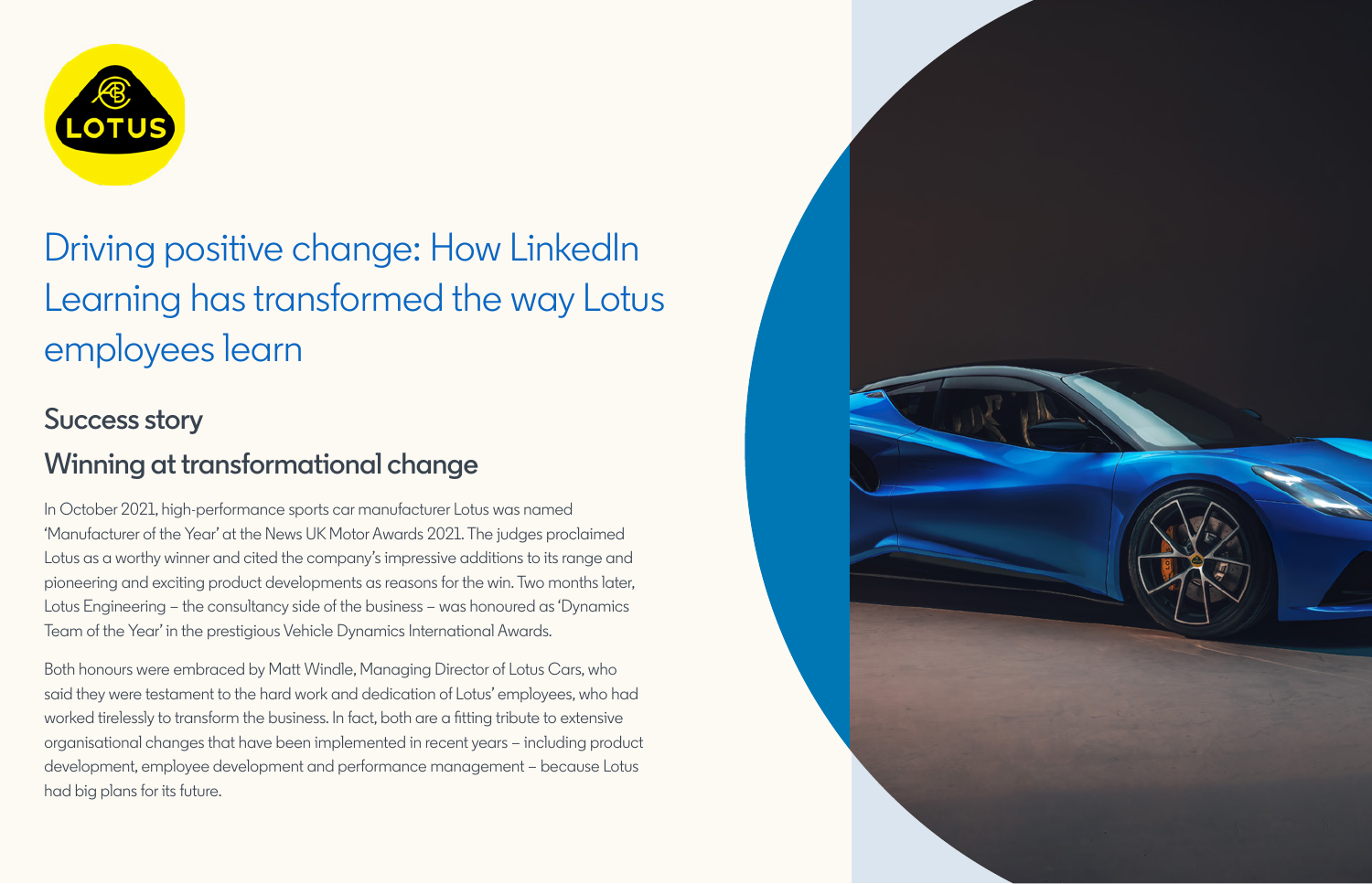## **Challenge Engaging the workforce to communicate a vision**

When Alex Taylor, Learning and Development Manager, joined Lotus Cars in 2019, the business was already undergoing large organisational changes. It had entered a period of huge growth; fresh new talent was being hired rapidly and changes were being made to the company's site, infrastructure, and manufacturing processes.

To explain these changes and to help employees understand the company's new vision, it was important that Lotus engaged its workforce in the most effective way. Especially as Lotus had launched a performance management programme and systemised it on a tool called Success Factors, which it had also implemented in 2019.

It was crucial that all employees learned how to use the system. But how could Lotus engage all employees quickly and train them in the company's new systems? And how could Lotus motivate employees to learn new skills and embrace performance management as a positive process?

#### **Solution**

#### **Accessing relevant learning modules quickly**

The adoption of LinkedIn Learning was one way in which Lotus could have a positive impact on employee development. Alex explained: "When I joined Lotus, the company was undergoing a massive transformation. Training was sporadic and very traditional, delivered in a classroom. It needed to change. There was a need to reach larger audiences and we had to translate content. It needed to be highly accessible and high-quality, but we didn't have years to get to that point."

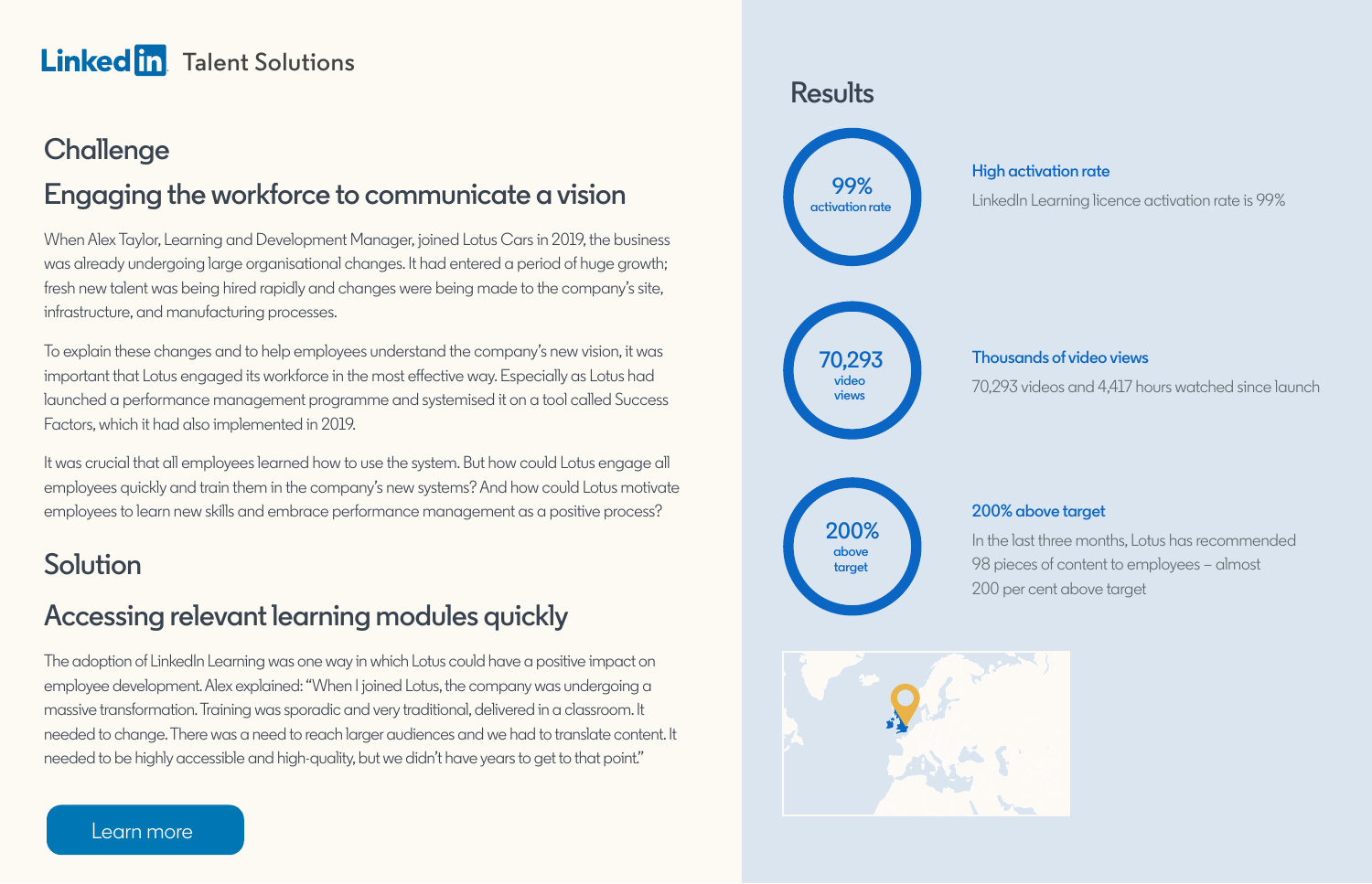Alex oversaw the adoption of LinkedIn Learning and it was being used to successfully deliver technical and soft skills training to all Lotus employees. Then Covid-19 hit. "Our adoption of digitalbased learning methodology was not driven by the pandemic but it was accelerated. For example, suddenly there was a need to deliver new content that we'd never previously required, such as remote working guidance and support.

Alex explained further: "LinkedIn was influential. Our learning and development team at Lotus is small and so we don't have the resource to craft and create only bespoke content. We needed something that we could pick up and run with and supplement with bespoke content as needed."

He added: "One of our immediate challenges was to relaunch and look after Lotus' performance management process, rewriting it and systemising it; looking at the different strands within the business and analysing the skills needed to drive quality into that process."

#### **Adding value with training**

Talent development and career pathways were new concepts to Lotus employees who had not previously worked in progressive working environments. Performance management, in particular, had negative connotations attached to it; immediately, some employees thought that they would be told that there was something wrong with their performance and so it was important that Alex and his team managed any negative undertones associated with performance reviews and management.

He continued: "We couldn't leverage all our training from pre-existing LinkedIn Learning content, but we could see where it could add value. We created learning paths that talked about: What is performance management and what does it mean to have feedback conversations? Then, we created our own bespoke content – short modules that looked at the fundamentals of how to use Success Factors and what performance management means to Lotus. We had 1,300 colleagues who needed to know how to use the new system, but we couldn't pull that many people away for a day's training – it just wasn't feasible in the timeframe."

# $\mathcal{L}$

For Lotus, LinkedIn Learning has delivered a platform which has allowed our employees to learn and develop into a variety of different areas. The ease of access has been a real valuable asset both to employees and our business ensuring we have continued to grow and gain new skills. 24669 LinkedIn Learning videos have been watched in the last 12 months which is helping us achieve our ambitious targets for growth and people development."



**Matt Windle**  Lotus Cars Managing Director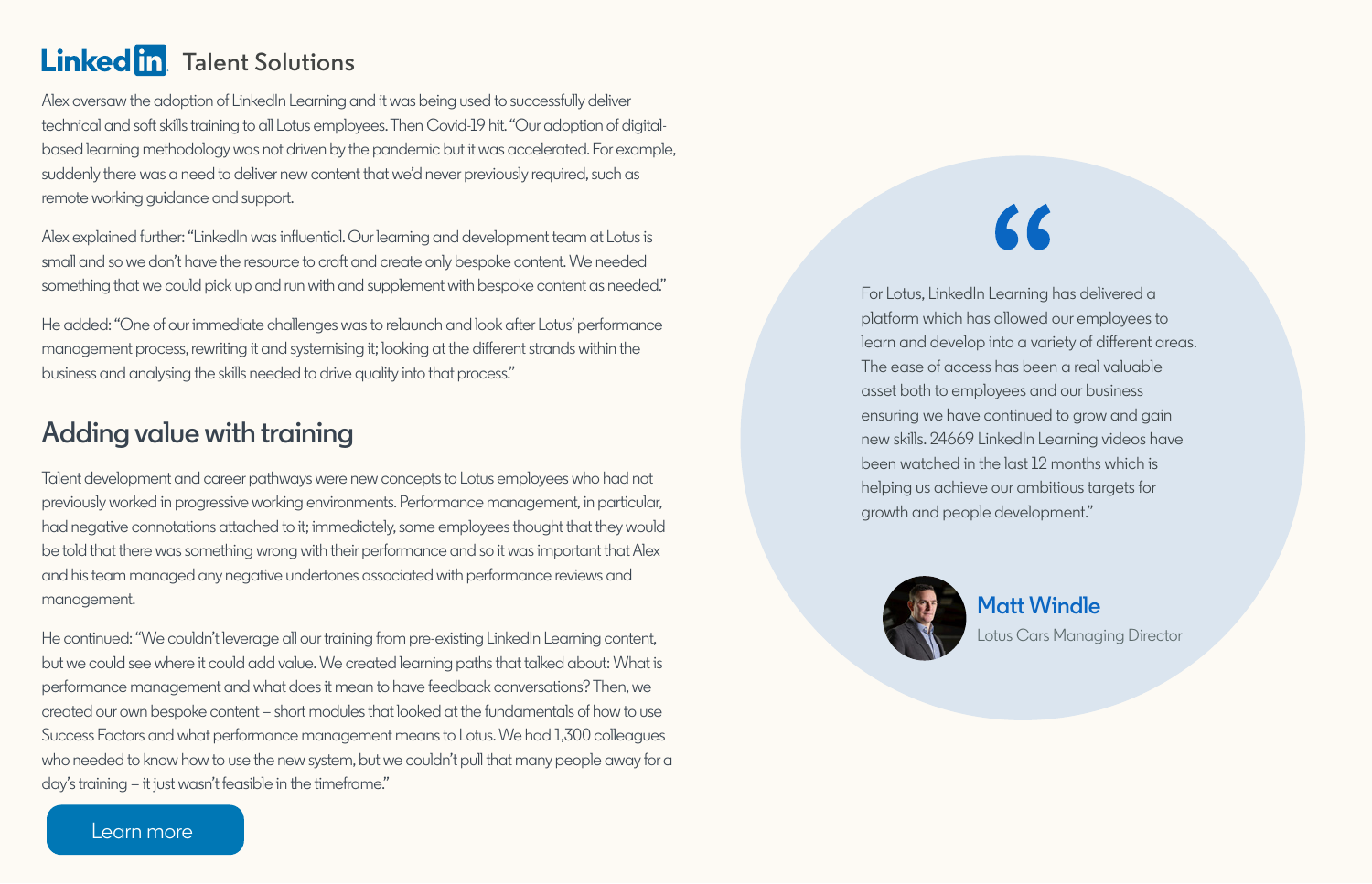#### **Selecting meaningful and appropriate content**

A digital and modular solution was the way forward. Lotus created two LinkedIn Learning pathways, a culmination of LinkedIn Learning and bespoke content. The pathways walked colleagues from all departments – those who were office-based and those within Lotus' manufacturing facility – through the new performance management process. Alex used LinkedIn Learning's Content Map tool and populated it with skills and competencies important to the business. This in turn created Learning Paths and Collections that increased LinkedIn Learning licence activation and engagement.

"We knew that if we drew people to the platform around a core process that they had to understand, we would drive engagement," he explained.

However, Alex and his team faced a challenge – there is too much content on LinkedIn Learning. "There is just so much that you have to distil what is meaningful and appropriate to our employees. We took some of that burden away from our employees and found content that aligned with our behaviours, principles and values. If an employee had 20 minutes to spend learning, we didn't want them to spend most of that looking for the best video. We created pathways that we thought worked and spent time adding value."

 $\mathcal{L}$ 

Once you start using LinkedIn Learning, you are on this journey of self-discovery and learning."



**Alex Taylor**  Learning and Development Manager at Lotus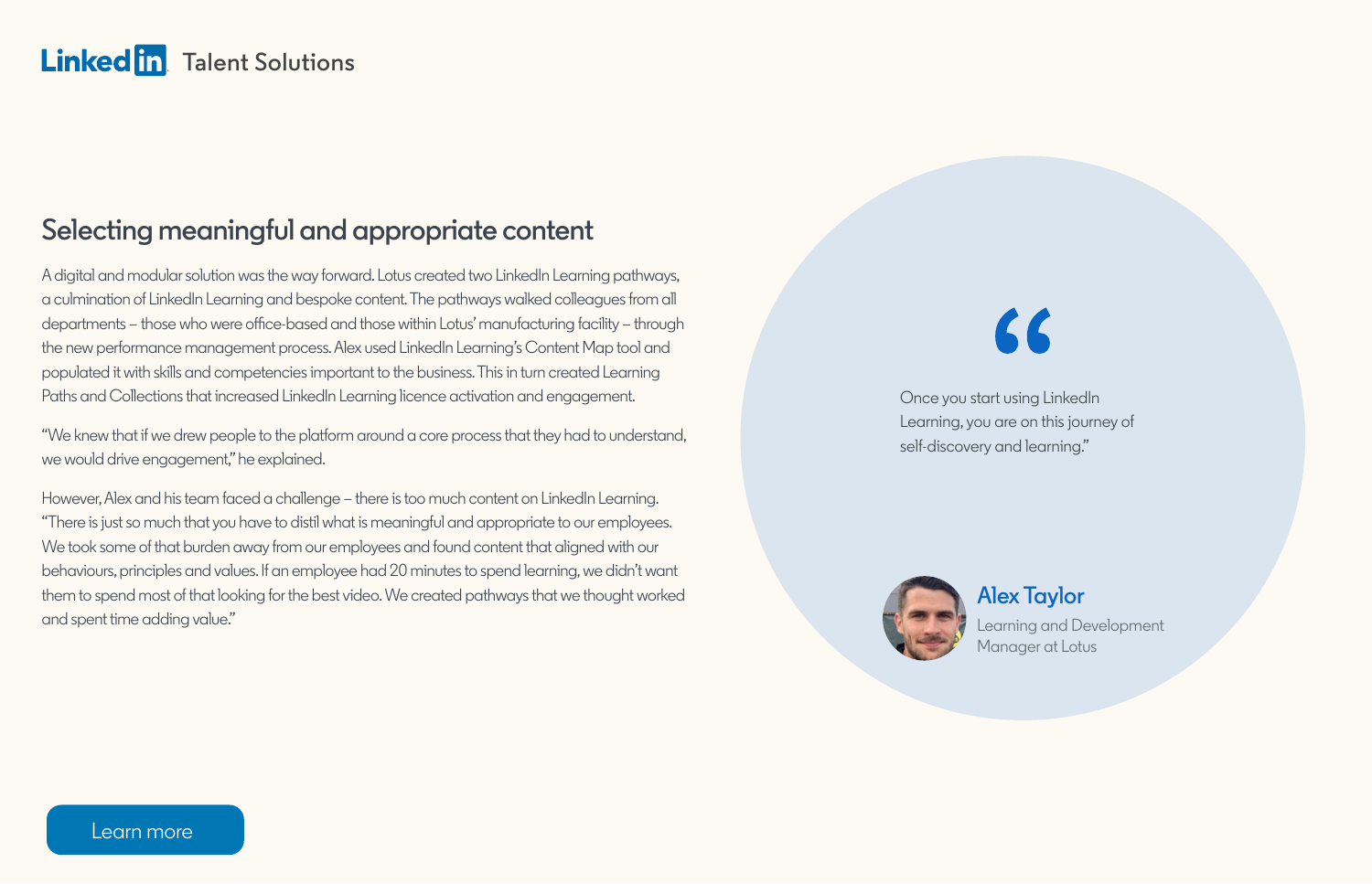#### **Engage, encourage, and congratulate**

LinkedIn Learning was well-received. Lotus used gamification to increase engagement and leveraged the fact that leaders and managers take great pride in their teams being the first to complete a task, to be on track or on time. Alex created a league table. The results were fed regularly to leadership teams and an internal competition was created. LinkedIn Learning's promotional tools were used, and Lotus' exciting new adoption of the learning platform was shared across many internal communication channels. Employees were encouraged to explore content freely. As engagement increased, Learning Paths and Collections were suggested.

Action-based learning sets were also created. These worked especially within manufacturing where time management is critical. Specific learning frameworks encouraged employees to focus on content within a set period. Alex commented: "We shared the content and gave people two weeks to watch it. Employees would then come together to discuss the content and focus on actions because of it. As a result, the way we communicate as a business is better, manufacturing productivity has increased, and we are more transparent."

#### **What the learners say**

LinkedIn Learning brings together knowledge, experience and practical advice from around the world and puts it within our reach. The format and search function offer a great user experience and the way we have been able to tailor our learning, develop packages and pathways for our varied and diverse workforce, and focus on business priorities is extremely efficient and effective. Investing in personal growth is so important and LinkedIn Learning makes it easy to do, on your own terms."



#### **Krishani Ranaweera**

Employee Engagement and Culture Lead